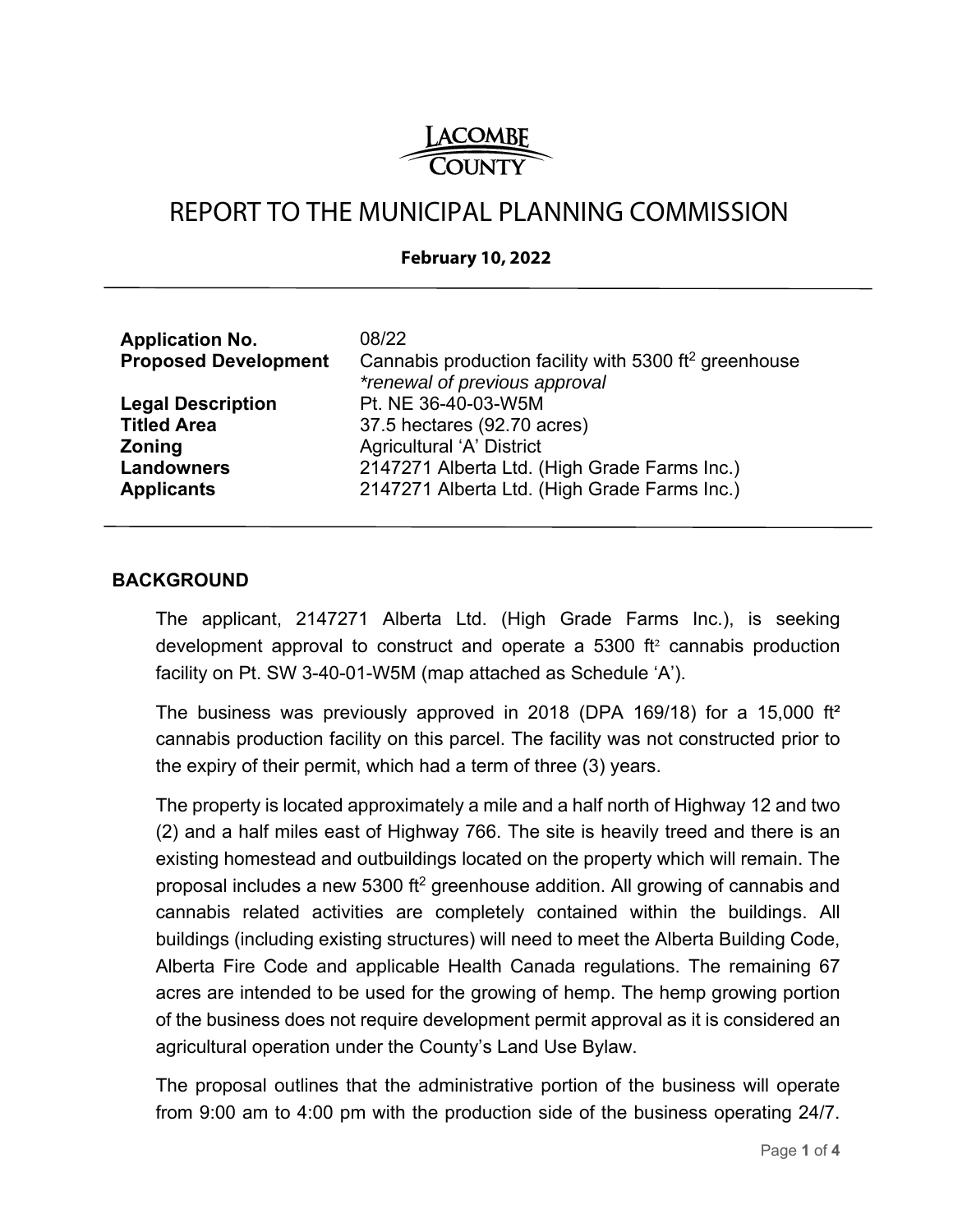The on-site employees in the business will include one (1) resident and two (2) to four (4) non-resident employees.

Expected traffic to the site, with the exception of the construction period for the building, will consist of the employee cars, daily mail delivery, and bi-weekly or monthly delivery with a vehicle no larger than a tractor trailer. There is sufficient parking onsite.

No signage is proposed as part of this application (full application attached as Schedule 'B').

# **POLICY CONSIDERATIONS**

The proposed development is considered a cannabis production facility, which is defined in the Land Use Bylaw as "a premises authorized by a license issued by Health Canada and used for the production, cultivation, harvesting, processing (including the trimming, drying, and curing of raw materials), storage or distribution of cannabis or its by-products for commercial sale.

## **CIRCULATION RESPONSE**

Lacombe County's Operation's Department had no issues with the proposed renewal.

The County's Fire Chief advised that the previous requirements would apply including submission of a Fire Safety Plan, compliance with the Alberta Fire Code and a required inspection upon final construction.

Applicants of cannabis production facilities are required to carry out a preconsultation with landowners within one (1) mile of the proposed development.

Three (3) responses were received as a result of the pre-consultation. All of these landowners were contacted by the applicant and his response have been included in the package. One (1) additional response was received after the consultation deadline which has been included in the consultation package; however, a response from the applicant has not been provided. Of the four letters received, some of the common concerns were in relation to: security, land values, odour, watershed contamination and aquifer usage, future growth of the facility, fencing, traffic and dust, building safety codes, and disposal of waste. Please see the attached letters and responses from High Grade Farms Inc. (attached as Schedule 'C).

All adjacent landowners will also be advised of the MPC's decision and their right to appeal the MPC's decision.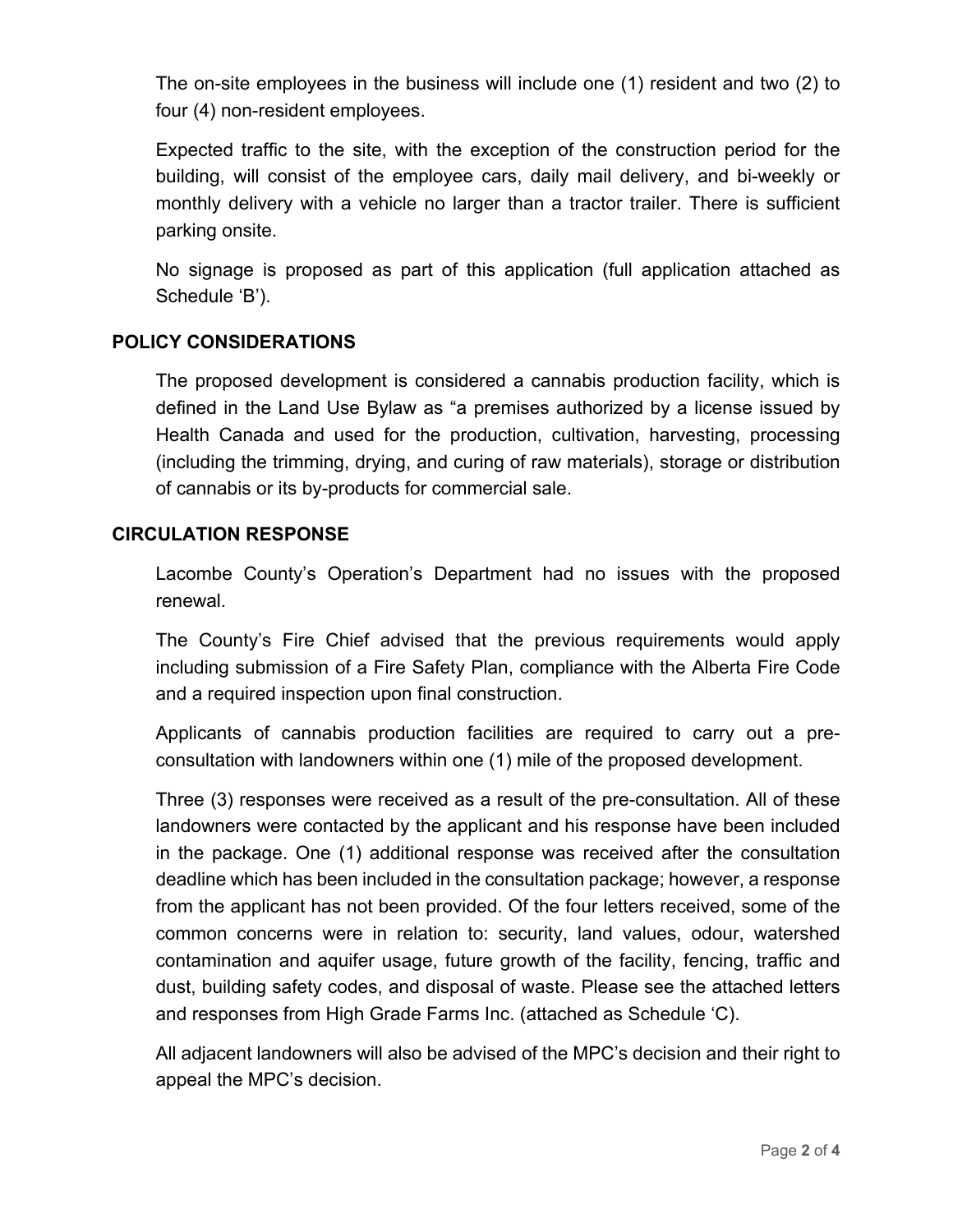## **ANALYSIS**

The subject site is heavily treed and provides adequate screening which meets the Highways and County Main Roads Overlay District standards. The proposed greenhouse addition plan drawings submitted with the proposed application meet the requirements of the Highways and County Main Roads Overlay District.

Traffic to the site is minimal and would not have an adverse impact on the surrounding infrastructure or neighbours.

While a number of local residents have expressed concerns with the proposed development, the applicant has made an effort to address these concerns. The scale of the facility has been reduced to less than half of its original size that it was approved for in 2018. Traffic to the site is minimal and would not have an adverse impact on the surrounding infrastructure or neighbours.

Cannabis production, although a distinct use that is subject to additional policies, still involves the raising of a horticultural crop, which is the primary use of the Agricultural "A" District. As a result, staff consider that the application for renewal of this cannabis production facility remains a suitable and appropriate use of the lands.

### **STAFF RECOMMENDATION**

APPROVE the application, subject to the following conditions:

- 1. term of the development permit shall be three (3) years;
- 2. this approval shall be subject to an annual review by the Development Officer. Failure to comply with the conditions of the development permit may result in the permit being suspended or revoked;
- 3. prior to occupancy of the building for use as a cannabis production facility, the applicant/operator shall provide to the satisfaction of the County confirmation of application for, and compliance with the requisite federal license;
- 4. cannabis production facility shall at all times comply with federal and provincial legislation and regulations, failure to do so will result in the immediate termination of this development approval;
- 5. the total plant canopy space is not to exceed exceed 2300 ft<sup>2</sup>. A further development permit application is required for any changes to the business, including additional canopy space;
- 6. prior to occupancy of the building for use as a cannabis production facility, a fire safety plan to be submitted to the satisfaction of the County's Fire Chief;